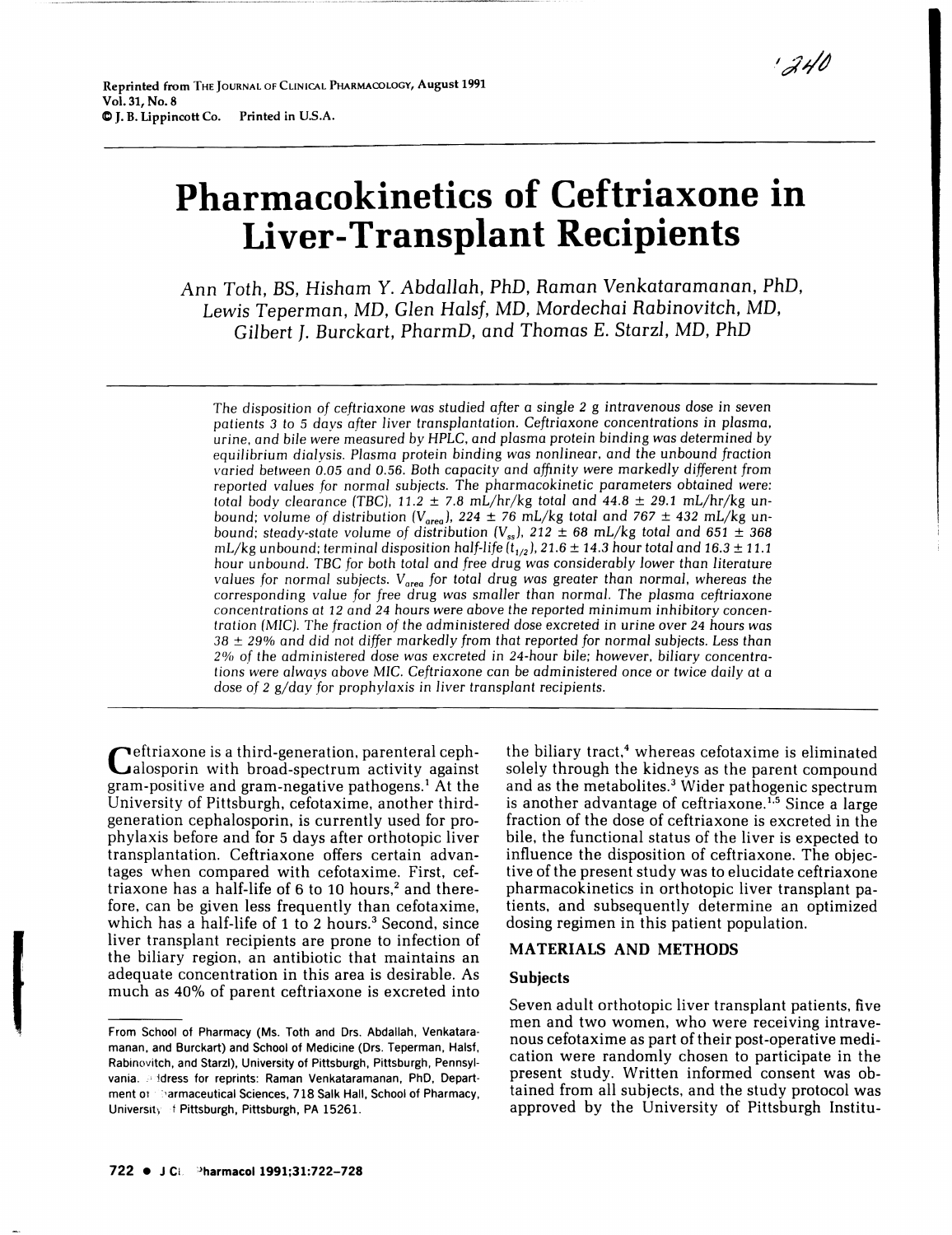tional Review Board. Patients on any known enzyme inducers or inhibitors were excluded from the study.

## Study Design

Three to 5 days after transplant, a 2 gram intravenous dose of ceftriaxone was substituted for a single dose of cefotaxime. Ceftriaxone was given as an intravenous infusion over 15 minutes. Blood samples (2.5 mL) were collected before and at 7, 15, and 30 minutes and 1, 2, 3, 4, 6, 8, 10, 12, 18, and 24 hours after the start of the infusion. Blood was centrifuged at room temperature, and the plasma was separated and frozen at  $-70^{\circ}$ C until assayed. Urine (24 hr) and bile output were also collected via a catheter and a T-tube, respectively. These samples were measured, aliquoted, and frozen at  $-70^{\circ}$ C until assayed.

#### Assay

Samples were processed by a modification of the method of Patel et al.<sup>6</sup> The sample, 250  $\mu$ L of plasma, 100  $\mu$ L or urine, or 100  $\mu$ L of bile, was added to 0.75 mL of water; 2 mL of acetonitrile containing  $5 \mu g/mL$ of medazepam, the internal standard, were added. After shaking for 10 minutes and centrifugation for



Figure I. Representative chromatograms that were obtained from subject #6: A, blank plasma; B, plasma 10 hr after drug administration. Peaks C and IS represent drug and internal standard, respectively; estimated ceftriaxone concentration: 62  $\mu$ g/mL.

ANTI-INFECT: F

10 minutes at 1500  $\times$  g, 30  $\mu$ L of the supernatant were analyzed by HPLC. The chromatographic system consisted of a  $150 \times 4.6$  mm  $5\mu$  C18 column (Supelco, Belfonte, PAl maintained at 40°C with ultraviolet detection at 254 nm. The mobile phase consisted of acetonitrile, 1% hexadecyltrimethylammonium bromide (HT AB) in water, 1M phosphate buffer pH 7 and water (44:30:1:25). At a flow rate of 1.5 mL/min, the retention times of ceftriaxone and medazepam were 4.5 and 12 minutes, respectively (Figure 1). The standard curve was linear between 5 and 200  $\mu$ g/mL and the day-to-day coefficient of variation was  $<$ 15%.

## Protein Binding

Five plasma samples from each patient, representing approximately every other time point, were used to determine ceftriaxone plasma protein binding by equilibrium dialysis. Plasma (400  $\mu$ L) was dialyzed against an equal volume of pH 7.4 isotonic phosphate buffer at 37°C. After a 4-hour equilibration time, the buffer and plasma were removed and assayed for ceftriaxone concentrations by HPLC as described earlier. Preliminary studies indicated that equilibrium was achieved in 4 hours and that no volume shift correction was necessary. The percent of ceftriaxone bound to plasma proteins was determined by the following equation:

% Bound = (Conc. in plasma

 $-$  Conc. in buffer)/Conc. in plasma

#### Data Analysis

Plasma data of total ceftriaxone were analyzed by standard noncompartmental methods.<sup>7</sup> Data from the protein-binding study were fitted using MINSQ least-square parameter estimating program<sup>8</sup> to the following equation<sup>9</sup>:

$$
\beta = 1/(1 + C_u/nP + 1/K_a \cdot nP)
$$

where  $\beta$  is the ratio of bound to total plasma concentration,  $C_u$  is the unbound concentration in plasma,  $K_a$  is the affinity constant of the drug-protein interaction, and nP is the capacity constant. Using parameter estimates for each subject, the unbound concentration corresponding to each time point was calculated using the following equation $10$ :

$$
Cu = 0.5 \{ -(nP + K_d - C_{tot}) + [(nP + K_d - C_{tot})^2 + 4K_d \cdot C_{tot}]^{1/2} \}
$$

where  $K_d = 1/K_a$ ,  $C_{tot}$  is the total concentration in plasma.

'9'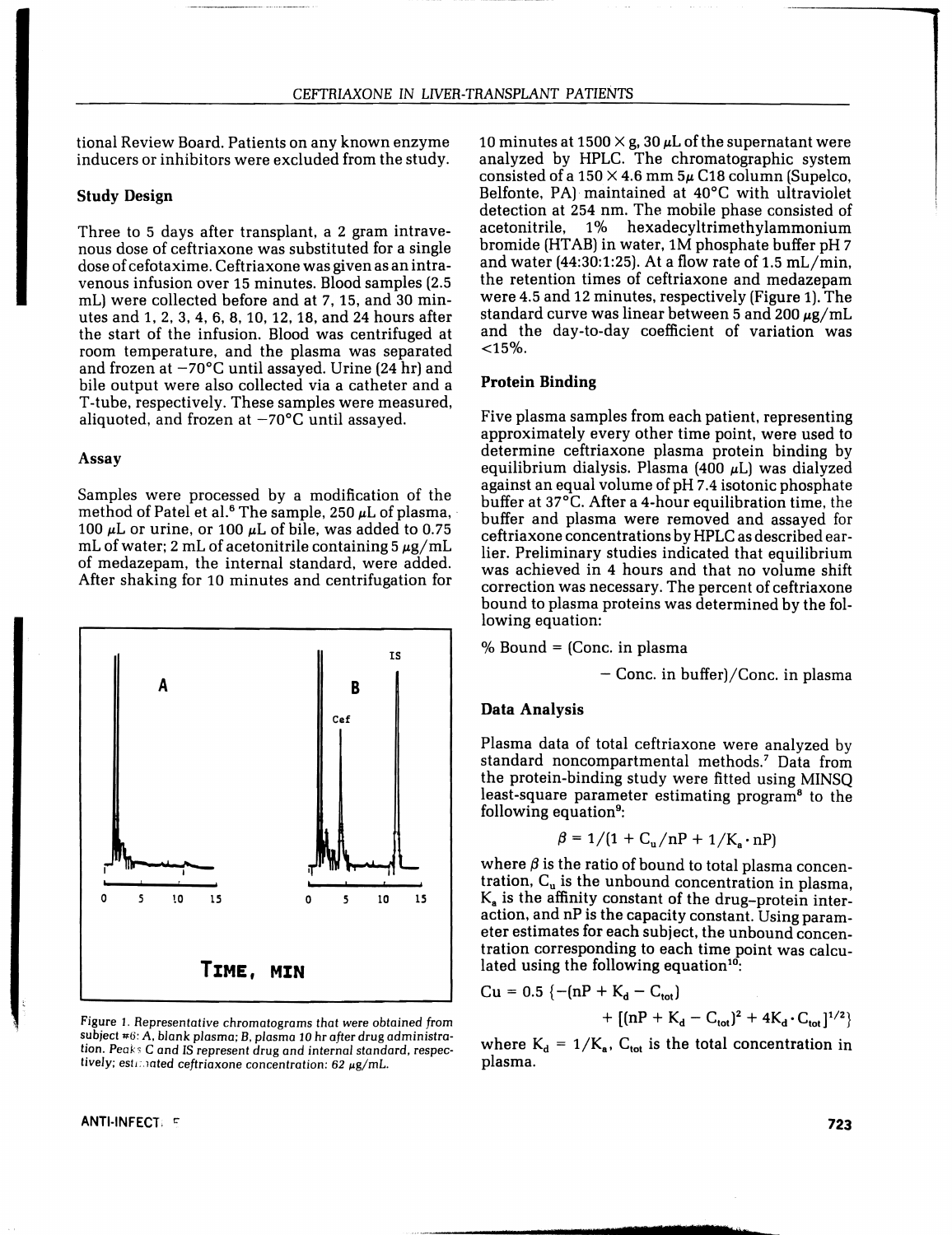| TOTH ET |  | AL. |
|---------|--|-----|
|---------|--|-----|

| <b>TABLE I</b>                                    |            |             |            |                        |              |                      |                      |                     |             |                     |                        |            |
|---------------------------------------------------|------------|-------------|------------|------------------------|--------------|----------------------|----------------------|---------------------|-------------|---------------------|------------------------|------------|
| Biochemical Profile of Liver Transplant Patients* |            |             |            |                        |              |                      |                      |                     |             |                     |                        |            |
| Pt. #                                             | <b>Sex</b> | Age<br>(yr) | BW<br>(kg) | <b>BUN</b><br>$(mg\%)$ | SCr<br>(mg%) | <b>SGOT</b><br>(U/L) | <b>SGPT</b><br>(U/L) | Bilirubin+<br>(mg%) | AP<br>(U/L) | <b>GGT</b><br>(U/L) | <b>Albumin</b><br>(g%) | TP<br>(8%) |
|                                                   | М          | 57          | 83         | 24                     | 1.1          | 270                  | 434                  | 0.8/1.4             | 69          | 44                  | 2.0                    | 4.1        |
| $\overline{c}$                                    | м          | 40          | 90         | 34                     | 1.4          | 265                  | 240                  | 5.6/7.6             | 30          | 21                  | 3.7                    | 6.0        |
|                                                   | м          | 50          | 69         | 58                     | $2.7*$       | 1022                 | 856                  | 2.6/3.3             | 51          | 62                  | 2.9                    | 5.2        |
| 4                                                 | F          | 37          | 70         | 8                      | 0.6          | 352                  | 346                  | 4.6/6.0             | 246         | 135                 | 2.9                    | 7.7        |
| 5                                                 | м          | 58          | 70         | 37                     | 1.3          | 119                  | 60                   | 11.5/13.0           | 508         | 511                 | 2.6                    | 5.1        |
| 6                                                 | М          | 55          | 64         | 14                     | 0.8          | 43                   | 83                   | 1.8/2.4             | 153         | 170                 | 2.2                    | 4.5        |
|                                                   | F          | 55          | 79         | 51                     | $2.6*$       | 114                  | 138                  | 1.6/2.2             | 56          | 56                  | 2.9                    | 5.3        |
| Mean                                              |            | 50          | 75         | 32                     | 1.5          | 312                  | 308                  | 4.1/5.1             | 159         | 143                 | 2.7                    | 5.4        |
| SD.                                               |            | 8           | 9          | 18                     | 0.8          | 331                  | 278                  | 3.7/4.1             | 171         | 171                 | 0.6                    | 1.2        |

Correlation among various pharmacokinetic parameters and biochemical indices of the patients was examined by linear regression.<sup>11</sup>

#### RESULTS

**-**

The characteristics of the patients who were participating in the present study are summarized in Table I. Two patients. 3 and 7. had markedly impaired renal function as determined by a serum creatinine level (Scr)  $>2$  mg/dl. Liver function in all the patients was below normal. as determined by various biochemical indices (Table I). Table II summarizes the pharmacokinetic parameters from plasma data; urine and bile data are shown in Table III. Table IV lists the correlations between the various pharmacokinetic parameters and biochemical indices.

#### Protein Binding

Nonlinearity in the plasma protein binding of ceftriaxone was evident throughout the concentration range attained in the present study: over the concentration range of the samples measured, 13 to 243  $\mu$ g/ mL. the unbound fraction in plasma ranged from 0.05 to 0.56. Capacity constant (nP) and affinity constant  $(K<sub>a</sub>)$  showed considerable variability among subjects (Table II). As shown in Table II. binding parameters are markedly different from those calculated for normal subjects.<sup>4</sup> No significant correlation was found between binding parameters and albumin concentration (Table IV).

#### Plasma

Figures 2 and 3 show the plasma concentration-time profiles of total and unbound ceftriaxone in two patotal and unbound ceftriaxone are shown in Table II. Total body clearance (TBC) of total ceftriaxone was 11.2  $\pm$  7.8 mL/hr/kg. TBC for unbound drug was  $44.8 \pm 29.1$  mL/hr/kg. No significant correlation was found between TBC of either total or unbound drug and bilirubin levels (Table IV): only a slight trend of a negative relationship  $(P < .07)$  was found between the clearance of unbound drug and total bilirubin. The volume of distribution  $(V_{area})$  for total and unbound drug was  $224 \pm 76$  mL/kg and  $767 \pm 432$  mL/ kg. respectively. The steady-state volume of distribution  $(V_{ss})$  was 212  $\pm$  68 mL/kg for total ceftriaxone and 651  $\pm$  368 mL/kg for the unbound drug in plasma. The volumes of distribution for total. but not unbound. ceftriaxone showed a significant positive correlation with bilirubin levels (Table IV). Terminal disposition rate constants (Table II) were 0.053  $\pm$  0.039 hour<sup>-1</sup> and 0.073  $\pm$  0.055 hour<sup>-1</sup> for total and unbound ceftriaxone. respectively, and did not correlate significantly with bilirubin levels (Table IV). The terminal disposition plasma half-life was  $21.6 \pm 14.3$ hour for total and  $16.3 \pm 11.1$  hour for unbound ceftriaxone. The mean residence time (MRT) for total and unbound drug was  $29.9 \pm 20.6$  hour and 21.3  $± 16.7$  hour, respectively.

tients. The various pharmacokinetic parameters for

#### Urine and Bile

The percentage of dose that was excreted in urine over 24 hours (Table III) was  $47.2 \pm 29.6\%$  and did not correlate significantly with Scr or BUN (Table IV). Estimated percent that was excreted in urine at time infinity was  $68.3 \pm 22.4\%$  and correlated inversely with Scr and BUN (Table IV). Renal clearance, calcu-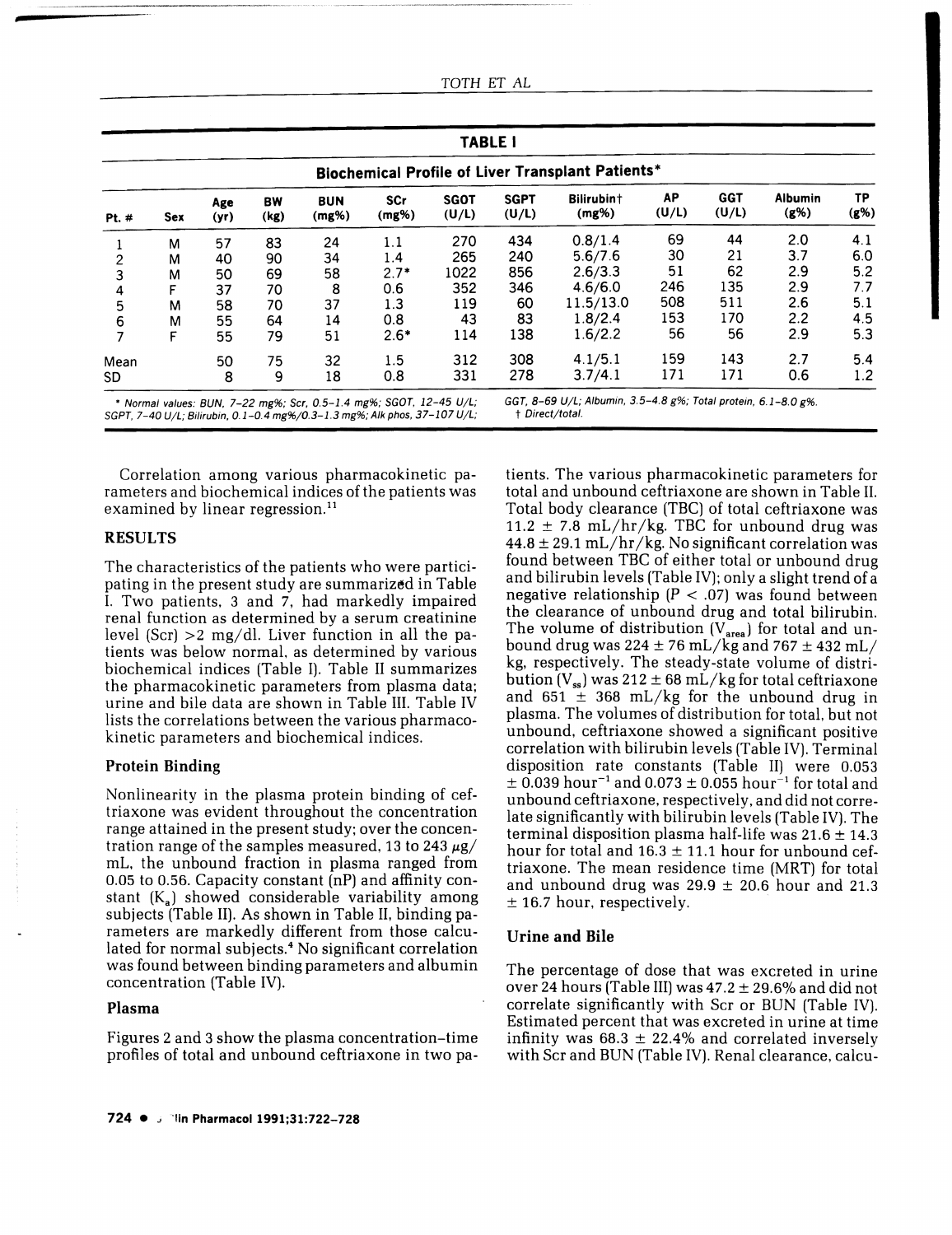| TABLE II                                                       |                |                |       |                       |       |                |                |                   |                         |  |  |
|----------------------------------------------------------------|----------------|----------------|-------|-----------------------|-------|----------------|----------------|-------------------|-------------------------|--|--|
| Pharmacokinetics of Ceftriaxone in Liver Transplant Recipients |                |                |       |                       |       |                |                |                   |                         |  |  |
|                                                                |                |                |       | <b>Patient Number</b> |       |                |                |                   | Mean $\pm$ SD           |  |  |
|                                                                | 1              | $\overline{2}$ | 3     | 4                     | 5     | 6              | $\overline{7}$ | Mean $\pm$ SD     | <b>Normal Subiects*</b> |  |  |
| I. Protein Binding                                             |                |                |       |                       |       |                |                |                   |                         |  |  |
| nP. mM $\times$ 10 <sup>4</sup>                                | 1.64           | 3.45           | 2.47  | 2.95                  | 1.26  | 1.04           | 4.22           | $2.43 \pm 1.19$   | $4.33 \pm 0.87$         |  |  |
| Ka. $mM^{-1} \times 10^{-4}$                                   | 5.92           | 1.74           | 5.90  | 1.76                  | 1.48  | 9.83           | 0.56           | $3.89 \pm 3.40$   | $6.49 \pm 1.15$         |  |  |
| II. Total Drug                                                 |                |                |       |                       |       |                |                |                   |                         |  |  |
| $C_{max}$ , $\mu g/mL$                                         | 290            | 218            | 306   | 315                   | 245   | 560            | 293            | $318 \pm 112$     | $257 \pm 17$            |  |  |
| $C_{12}$ , $\mu$ g/mL                                          | 61             | 84             | 90    | 33                    | 48    | 54             | 117            | $70 \pm 29$       | $46 \pm 7$              |  |  |
| $C_{24}$ , $\mu$ g/mL                                          | 21             | 68             | 81    | 13                    | 28    | 19             | 104            | $48 \pm 36$       | $15 \pm 4$              |  |  |
| TBC, mL/hr                                                     | 994            | 368            | 311   | 1706                  | 945   | 1059           | 260            | $806 \pm 526$     | $1190 \pm 150$          |  |  |
| mL/hr/kg                                                       | 12.0           | 4.1            | 4.5   | 24.4                  | 13.5  | 16.5           | 3.3            | $11.2 \pm 7.8$    |                         |  |  |
| MRT, hr                                                        | 12.5           | 58.8           | 44.6  | 8.5                   | 25.8  | 10.7           | 48.5           | $29.9 \pm 20.6$   |                         |  |  |
| $V_{ss}$ , L                                                   | 12.4           | 21.7           | 13.9  | 14.5                  | 24.4  | 11.4           | 12.6           | $15.8 \pm 5.1$    |                         |  |  |
| mL/kg                                                          | 150            | 241            | 201   | 207                   | 349   | 178            | 159            | $212 \pm 68$      |                         |  |  |
| $V_{area}$ , L                                                 | 13.1           | 20.9           | 16.3  | 14.7                  | 26.7  | 12.7           | 12.1           | $16.6 \pm 5.3$    | $10.1 \pm 1.0$          |  |  |
| mL/kg                                                          | 158            | 232            | 236   | 210                   | 381   | 199            | 153            | $224 \pm 76$      |                         |  |  |
| $\beta$ , hr <sup>-1</sup>                                     | 0.076          | 0.018          | 0.019 | 0.116                 | 0.035 | 0.083          | 0.021          | $0.053 \pm 0.039$ |                         |  |  |
| $t_{1/2}$ , hr                                                 | 9.2            | 39.4           | 36.3  | 6.0                   | 19.6  | 8.3            | 32.4           | $13.1^b$          | $5.8(4.7-6.8)$ ‡        |  |  |
| III. Unbound Drug                                              |                |                |       |                       |       |                |                |                   |                         |  |  |
| $C_{\text{max}}$ , $\mu$ g/mL                                  | 187            | 70             | 154   | 157                   | 178   | 492            | 140            | $197 \pm 136$     |                         |  |  |
| $C_{12}$ , $\mu$ g/mL                                          | 10             | 16             | 11    | 6                     | 21    | 11             | 42             | $17 \pm 12$       |                         |  |  |
| $C_{24}$ , $\mu$ g/mL                                          | $\overline{c}$ | 12             | 9     | $\overline{c}$        | 11    | $\overline{c}$ | 37             | $11 \pm 12$       |                         |  |  |
| TBC, mL/hr                                                     | 4322           | 2318           | 3085  | 7163                  | 2245  | 2980           | 794            | $3272 \pm 2019$   | $14940 \pm 2160$        |  |  |
| mL/hr/kg                                                       | 52.1           | 25.8           | 44.7  | 102.3                 | 32.1  | 46.6           | 10.0           | $44.8 \pm 29.1$   |                         |  |  |
| MRT, hr                                                        | 6.6            | 44.9           | 25.0  | 6.2                   | 21.0  | 4.7            | 40.7           | $21.3 \pm 16.7$   |                         |  |  |
| $V_{ss}$ , L                                                   | 28.6           | 104.1          | 77.2  | 44.3                  | 47.2  | 14.0           | 32.3           | $49.7 \pm 31.0$   |                         |  |  |
| mL/kg                                                          | 345            | 1156           | 1119  | 634                   | 674   | 218            | 409            | $651 \pm 368$     |                         |  |  |
| $V_{area}$ , $L$                                               | 38.8           | 102.7          | 104.0 | 54.3                  | 54.0  | 20.2           | 31.1           | $57.9 \pm 33.3$   | $162 \pm 18$            |  |  |
| mL/kg                                                          | 467            | 1141           | 1507  | 776                   | 771   | 315            | 394            | $767 \pm 432$     |                         |  |  |
| $\beta$ , hr <sup>-1</sup>                                     | 0.111          | 0.023          | 0.030 | 0.132                 | 0.042 | 0.148          | 0.026          | $0.073 \pm 0.055$ |                         |  |  |
| $t_{1/2}$ , hr                                                 | 6.2            | 30.7           | 23.4  | 5.3                   | 16.7  | 4.7            | 27.2           | $9.5+$            | 7.6                     |  |  |

|  |  | TABLE III |  |  |
|--|--|-----------|--|--|
|  |  |           |  |  |

|                                                                                                                                    |       |                   | <b>Patient Number</b> |      | Mean $\pm$ SD |                                                    |       |                                                            |                         |  |
|------------------------------------------------------------------------------------------------------------------------------------|-------|-------------------|-----------------------|------|---------------|----------------------------------------------------|-------|------------------------------------------------------------|-------------------------|--|
|                                                                                                                                    |       | $\mathbf{2}$      | 3                     | 4    | 5             | 6                                                  | 7     | Mean $\pm$ SD                                              | <b>Normal Subjects*</b> |  |
| I. Urine                                                                                                                           |       |                   |                       |      |               |                                                    |       |                                                            |                         |  |
| % Exc. 24 hr                                                                                                                       | 83.2  | 10.9              | 36.1                  | 81.9 | 31.7          | 66.1                                               | 20.6  | $47.2 \pm 29.6$                                            | $42 \pm 10$             |  |
| $Cln$ mL/hrt                                                                                                                       | 975   | 133               | 217                   | 1572 | 474           | 796                                                | 146   | $616 \pm 534$                                              | $533 \pm 128$           |  |
| $Cl_R mL/hr/kg$ †                                                                                                                  | 11.7  | 1.5               | 3.2                   | 22.5 | 6.8           | 12.4                                               | 1.8   | $8.6 \pm 7.6$                                              |                         |  |
| $%$ Exc. inf $\ddagger$                                                                                                            | 98.1  | 36.1              | 69.8                  | 92.2 | 50.1          | 75.2                                               | 56.2  | $68.3 + 22.4$                                              |                         |  |
| II. Bile                                                                                                                           |       |                   |                       |      |               |                                                    |       |                                                            |                         |  |
| Av Conc, $\mu$ g/mL                                                                                                                | 108   | — §               | 57                    | 14   | 24            | 18                                                 | 134   | $59 \pm 51$                                                |                         |  |
| % Exc. 24 hr                                                                                                                       | 1.21  |                   | 0.55                  | 0.13 | 0.25          | 0.26                                               | 1.74  | $0.69 \pm 0.65$                                            |                         |  |
| $Cl_{B}$ , mL/hrt                                                                                                                  | 14.18 | $\hspace{0.05cm}$ | 3.31                  | 2.49 | 3.74          | 3.13                                               | 12.33 | $6.53 \pm 1.35$                                            |                         |  |
| $%$ Exc. inf <sup>ii</sup>                                                                                                         | 1.43  |                   | 1.06                  | 0.15 | 0.40          | 0.30                                               | 4.75  | $1.35 \pm 1.74$                                            | 401                     |  |
| * Data from ref 6.<br>t Calculated from 24 hr urine and plasma data.<br>‡ Estimated from renal clearance and total body clearance. |       |                   |                       |      |               | § Bile not collected.<br><i>S</i> Data from ref 2. |       | Estimated from biliary clearance and total body clearance. |                         |  |

 $\frac{1}{2}$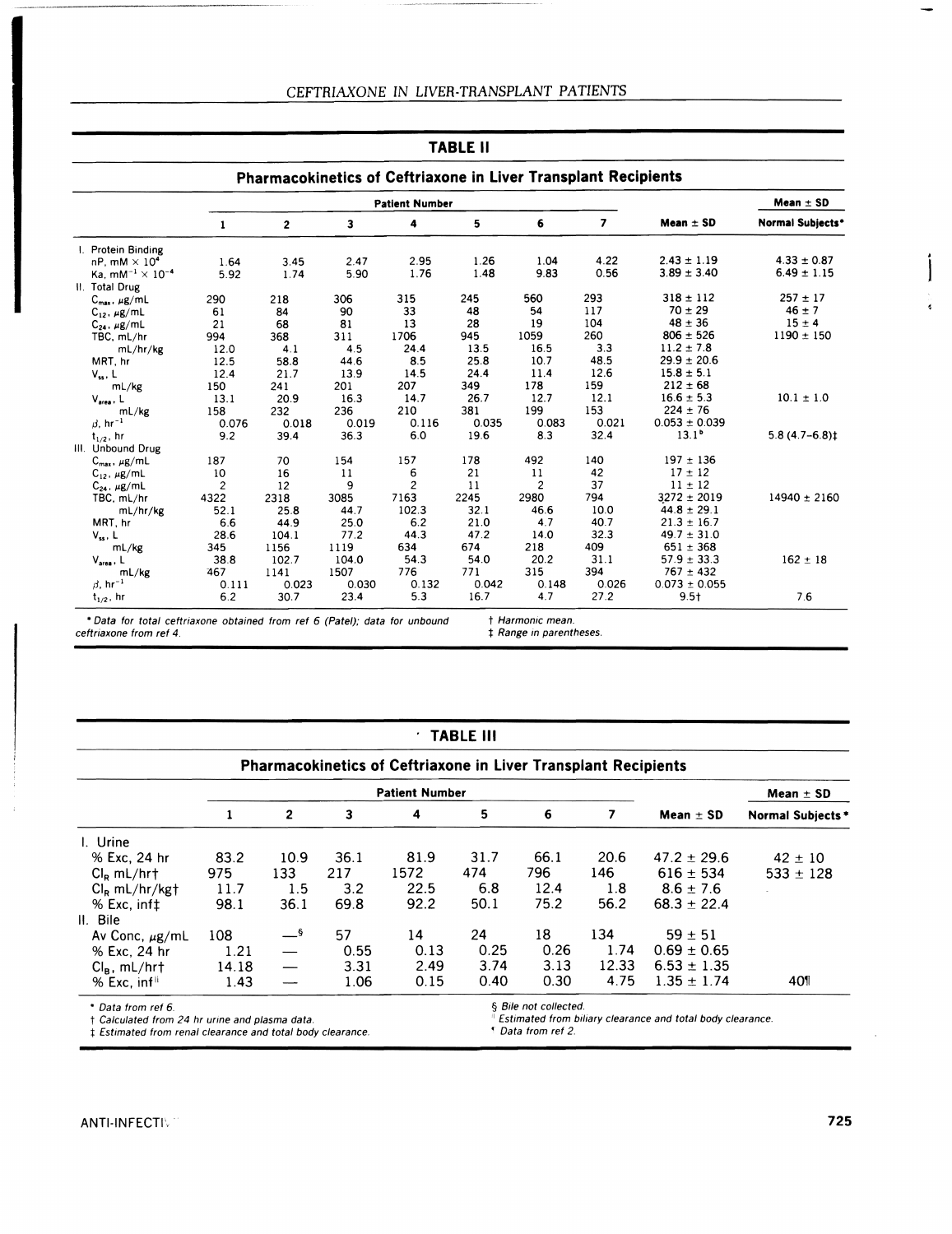## TABLE IV

**Correlations Between Pharmacokinetic Parameters and the Biochemical Indices of liver Transplant Recipients** 

|                                 |                | <b>Bilirubin</b> |                |                   |                   |
|---------------------------------|----------------|------------------|----------------|-------------------|-------------------|
|                                 | <b>Unbound</b> | Total            | <b>Albumin</b> | <b>SCR</b>        | <b>BUN</b>        |
| I. Binding Parameters           |                |                  |                |                   |                   |
| nP, mM $\times$ 10 <sup>4</sup> |                |                  | <b>NS</b>      |                   |                   |
| Ka, $mM^{-1} \times 10^{-4}$    |                |                  | NS             |                   |                   |
| II. Total Drug                  |                |                  |                |                   |                   |
| TBC, mL/hr                      | ΝS             | <b>NS</b>        |                |                   |                   |
| mL/hr/kg                        | <b>NS</b>      | <b>NS</b>        |                |                   |                   |
| $\beta$ , hr <sup>-1</sup>      | <b>NS</b>      | <b>NS</b>        |                |                   |                   |
| $V_{ss}$ , L                    | † 0.003        | 0.001            | ΝS             |                   |                   |
| mL/kg                           | 0.0001         | 0.0001           | <b>NS</b>      |                   |                   |
| $V_{area}$ , L                  | 0.001          | 0.001            | ΝS             |                   |                   |
| mL/kg                           | 10.001         | 0.002            | NS.            |                   |                   |
| III. Unbound Drug               |                |                  |                |                   |                   |
| TBC, mL/hr                      | <b>NS</b>      | <b>NS</b>        |                |                   |                   |
| mL/hr/kg                        | <b>NS</b>      | <b>NS</b>        |                |                   |                   |
| $\beta$ , hr <sup>-1</sup>      | <b>NS</b>      | <b>NS</b>        |                |                   |                   |
| $%$ Exc <sub>24</sub>           |                |                  |                | <b>NS</b>         | <b>NS</b>         |
| $Cl_R$ , mL/hr                  |                |                  |                | <b>NS</b>         | NS.               |
| mL/hr/kg                        |                |                  |                | $\downarrow$ 0.05 | $\downarrow$ 0.02 |
| $%$ Exc $_{int}$                |                |                  |                | $\downarrow$ 0.02 | 0.025             |

lated from 24-hour urine and plasma data. was 8.6  $\pm$  7.6 mL/hr/kg and correlated inversely with both Scr and BUN.

The percentage of the dose excreted in bile over 24 hour was  $0.69\% \pm 0.65$  (Table III) and did not correlate significantly with bilirubin levels (Table IV).

Various pharmacokinetic parameters that were



Figure 2. Plasma concentration-time profile of total ( $\bullet$ ) and estimated unbound (0) ceJtriaxone in a *liver transplant* recipient (#2) ufter *a* 2 g dose given as a 15-min intravenous infusion.

calculated in the present study were compared with corresponding literature values in healthy volunteers for total and unbound ceftriaxone (Tables II and III). For both total and unbound drug, TBC was lower in the liver transplant patients; the difference is more pronounced with respect to unbound as compared with total drug.  $V_{area}$  for total ceftriaxone was



Figure 3. Plasma concentration-time profile of total ( $\bullet$ ) and esti*mated* unbound (0) ceftriaxone in a *liver transplant* recipient (#6) *after* a 2 g *dose given* as a I5-min intravenous infusion.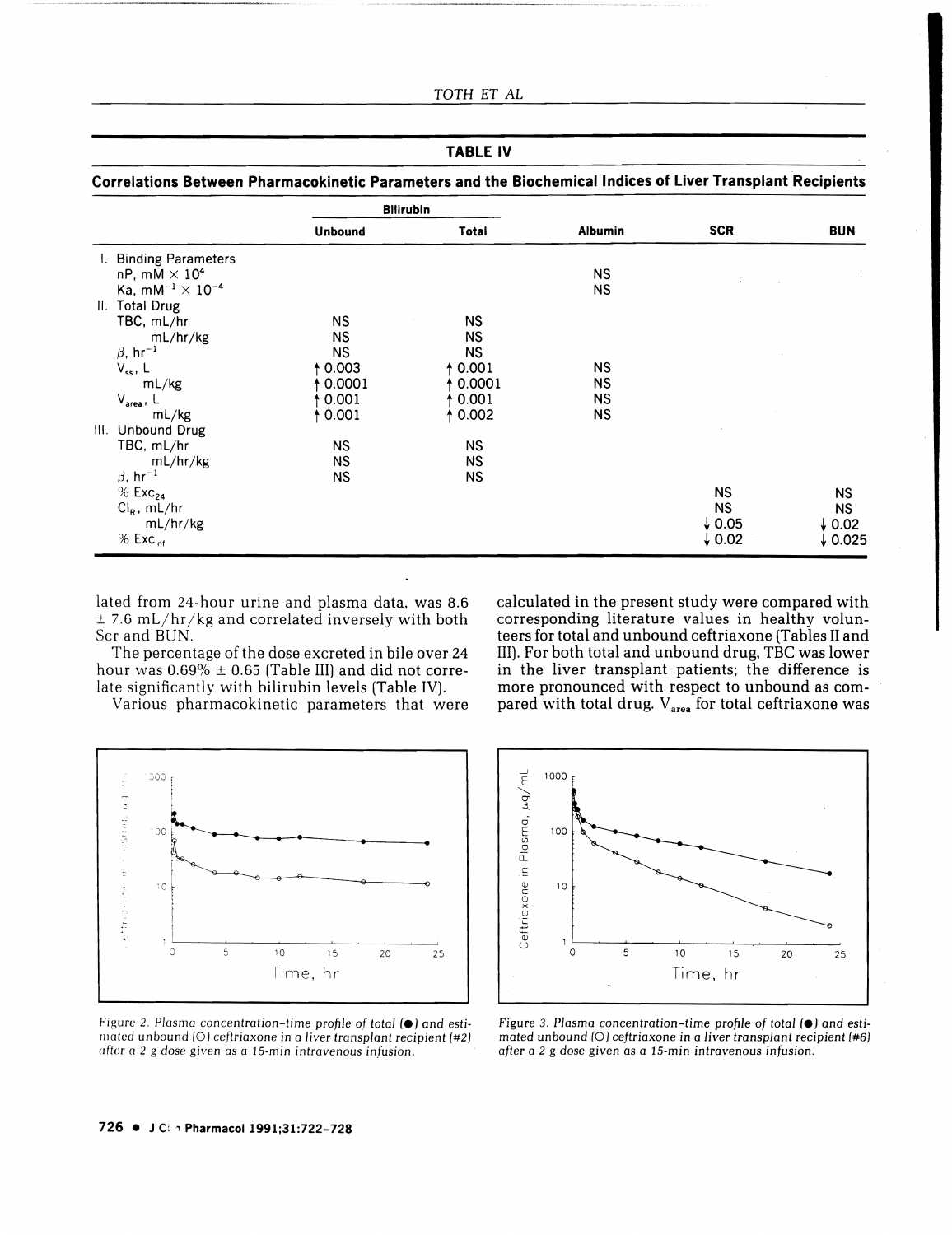considerably greater. whereas that of unbound drug was smaller in the liver transplant recipients compared with normal subjects. Plasma ceftriaxone concentrations after 12 hours  $(C_{12})$  and 24 hours  $(C_{24})$ were considerably higher in this patient group as compared with normal subjects who were receiving the same dose of the drug.

## DISCUSSION

Ceftriaxone offers certain practical advantages such as a longer half-life and higher biliary excretion as compared with cefotaxime. The present study determined whether ceftriaxone disposition in liver transplant recipients during the early post-operative period is different from its disposition in healthy subjects. and determined whether a 2 g/day dose will provide plasma ceftriaxone concentrations above the reported MIC.

Ceftriaxone exhibits nonlinear kinetics and comparison of the parameters that were calculated in the present study for total drug with literature values in normal subjects was therefore confined to data from subjects who were receiving the same dose, i.e., 2 g. Since binding is the only nonlinear process in ceftriaxone disposition,<sup>4.8.12.13</sup> the unbound drug is expected to behave linearly. and comparison was made among various reports regardless of the dose.

Most of the pharmacokinetic parameters that were calculated in the present study were notably different from literature values for normal subjects and exhibited much greater variability (Tables II and III). Such variability in kinetics may be related to the patient population that was studied. Even though  $C_{\text{max}}$  observed in this study was comparable to that observed in normal subjects. much higher concentration was maintained at 12 and 24 hours after drug administration (Table II). In all subjects,  $C_{24}$  was higher than the MIC $_{50}$  of most susceptible organisms. 14 The mean TBC of unbound ceftriaxone that was obtained in this study is approximately one fifth of the value reported for normal subjects (Table II). Such reduction could be explained on the basis of compromised liver function in the early post-operative period. Injury to the organ that was incurred by cold ischemia and warm reperfusion. resulting in an impairment of drug uptake by hepatocytes and of biliary excretion. may account for the reduction in the unbound clearance of ceftriaxone. In addition. four of the seven patients who were studied had a bilirubin concentration of greater than 2 mg/dL. Minor changes in the pharmacokinetic parameters of total ceftriaxone have been observed in patients with liver disease<sup>15</sup> and in patients with cholecystectomy.16

The volume of distribution of total drug is greater in patients than in normal subjects. whereas the opposite is observed with unbound volume of distribution (Table II). The larger volume of distribution is the result of decreased plasma protein binding due to decreased albumin concentration and decreased affinity of ceftriaxone for plasma proteins. In addition. the positive correlation that was obtained between the volume of distribution of total ceftriaxone and bilirubin. may indicate competition between with ceftriaxone and bilirubin for albumin binding sites. The reduction in unbound volume of distribution may be a reflection of the decrease in the uptake of ceftriaxone by body tissues.

The half-life of ceftriaxone was significantly increased in liver transplant patients. It was not possible to account for the dose that was administered by urinary and biliary excretion in 24 hours. The percentage of dose that was excreted in urine over 24 hours did not differ from literature value for normal subjects who were receiving the same dose. whereas the percent that was excreted in bile was greatly reduced; however. such a comparison may be misleading because in normal subjects 24-hour urinary or biliary excretion approximates the total amount eliminated by the respective route. whereas in patients. in whom the terminal disposition half-life of ceftriaxone is markedly longer. the 24-hour urinary or biliary excretion is only a fraction of the total amount that is eliminated via each route. A better comparison may be made between the estimated percent that was excreted in urine or bile at time infinity in patients to the 24-hour urinary or biliary excretion in normal subjects (Table III).

It could be inferred from the large fraction that was eliminated by urinary excretion and the small fraction that was eliminated in bile that the kidneys contribute more to the elimination of ceftriaxone in liver transplant recipients than in normal subjects. Although total 24-hour biliary recovery of ceftriaxone (Table III) was markedly lower than that reported in normal subjects,<sup>2</sup> the pooled biliary concentration in all subjects (Table V) was higher than the MIC<sub>50</sub> of most of the susceptible organisms.<sup>14</sup>

In conclusion. the disposition of ceftriaxone in liver transplant recipients in the early post-operative period is considerably different from normal subjects. Clearance. binding. volume of distribution. and half-life are different from normal subjects. and lower doses of ceftriaxone may be sufficient to prevent infection. Due to high variability in the clearance, a minimum dose of 2  $g/day$  is expected to